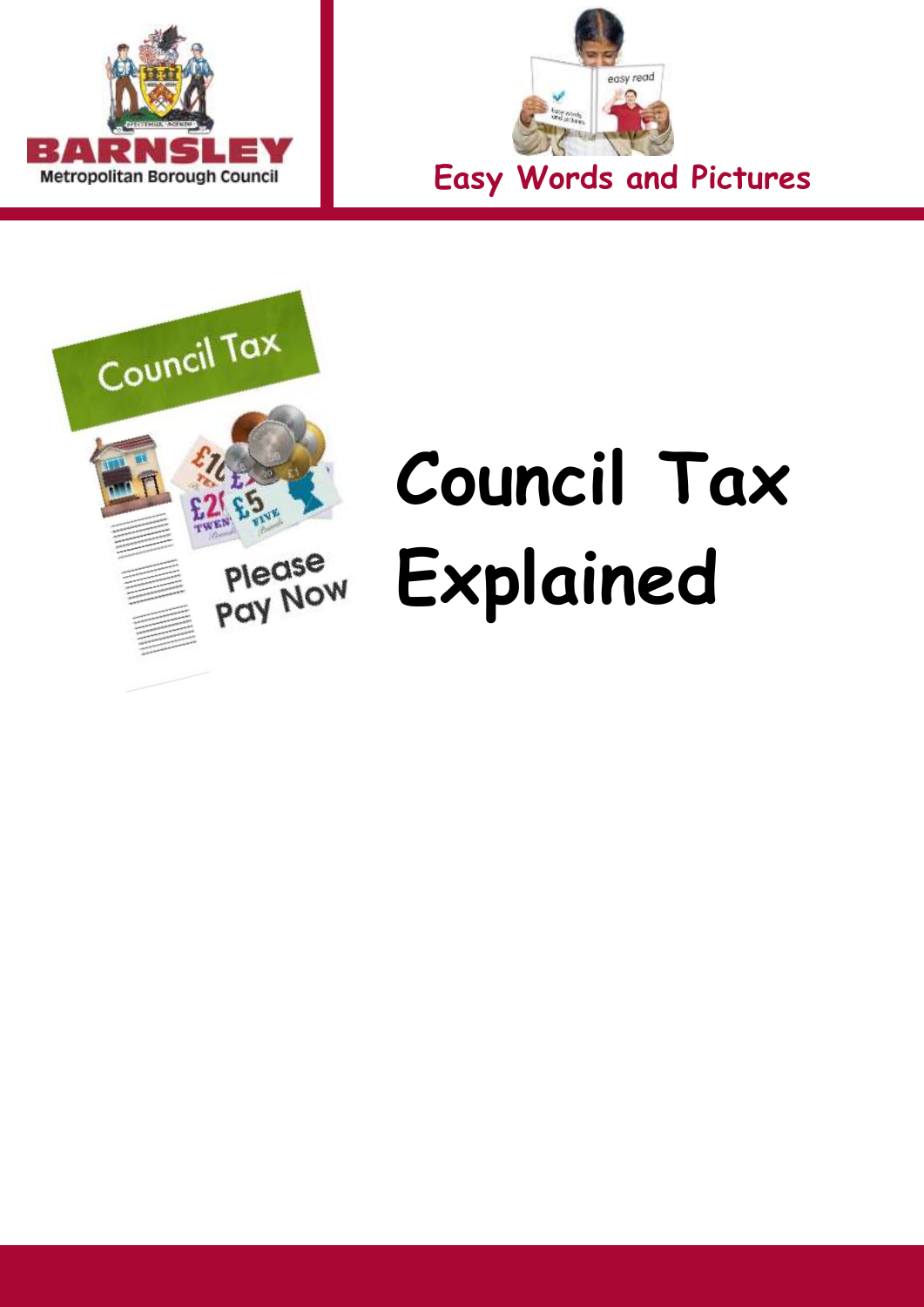#### **Why we have Council Tax?**



 Council tax money provides important services, such as:

- schools,
- road repairs
- rubbish collection
- council transport
- police
- fire and emergency services



#### **Who pays council tax?**

If you own your home or you are a tenant you will need to pay council tax.

If you think that someone else who lives with you should pay please let us know.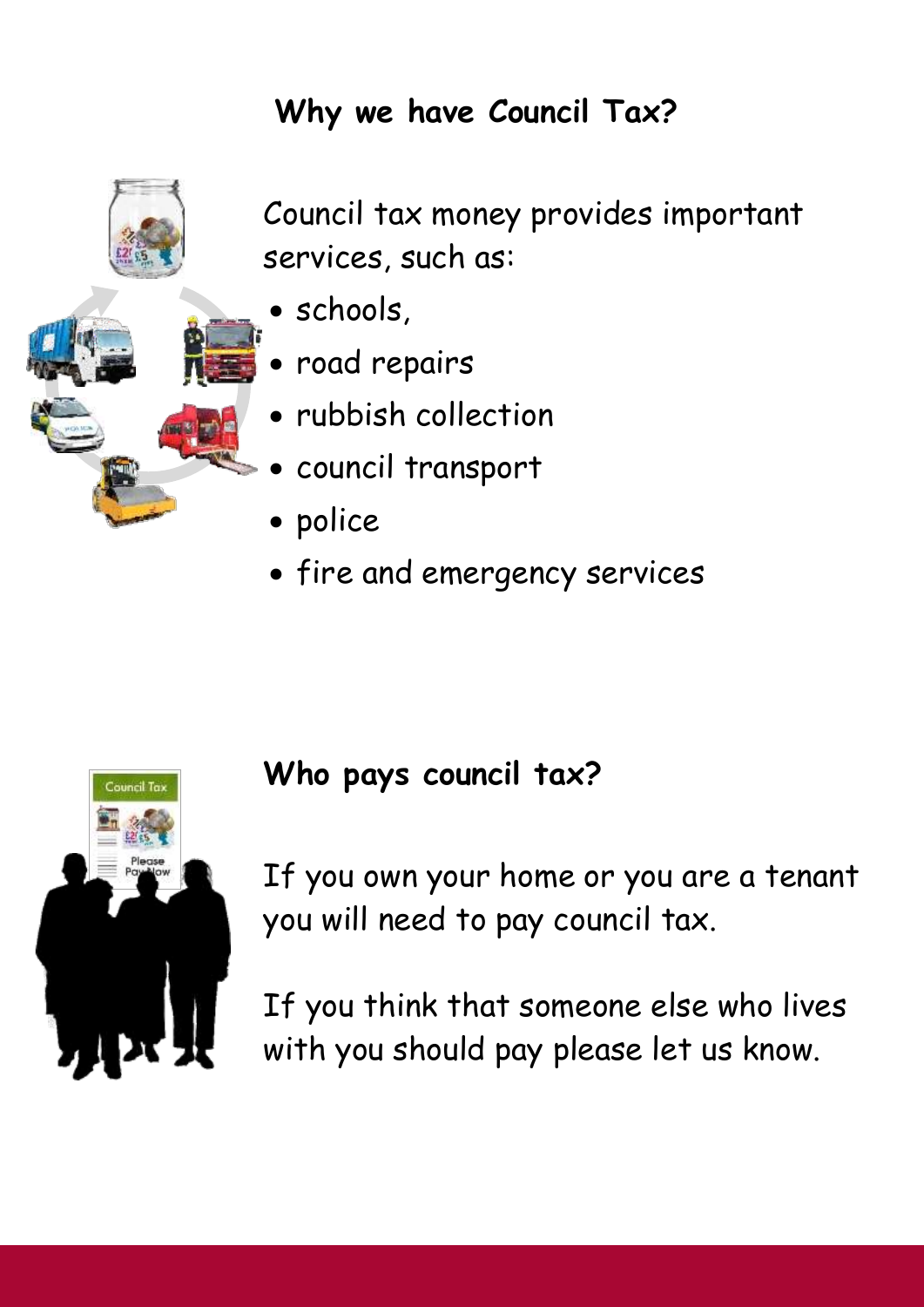#### **Your Council Tax Bill**



We will send a bill every March telling you how much to pay for the next year.

Your bill may change if:

- You move home
- People move in or out of your home
- Your Local Council Tax Support changes



Please tell us if you want your bill in Easy Read.

**CTAX Easy Read please. Jo Smith, 100 Main St, Barnsley S99 1XX** 

You can Text the words "CTAX Easy Read Bill, NAME and ADDRESS" to 07984 404029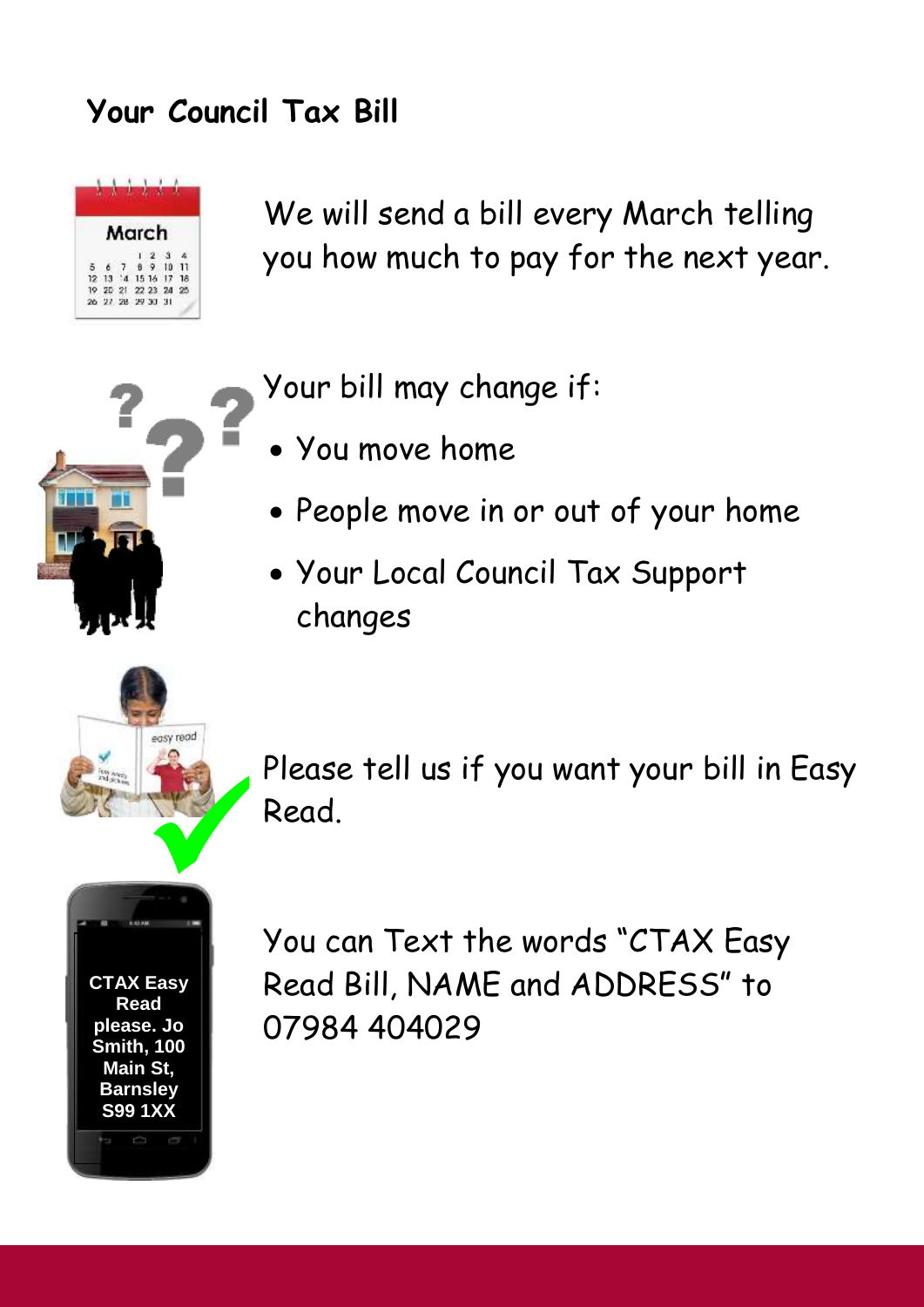#### **How much council tax you pay**



The amount of council tax you pay depends on your property.

 smaller ones. Larger houses have to pay more than

#### **Discounts**



25% If you live alone, you may get a 25%<br>25% discount from your bill. discount from your bill.

> You may also be entitled to other discounts.

Please contact us for more info.



#### **Challenge your council tax bill**

 help, please tell us. If you think you have been asked to pay the wrong amount of council tax we can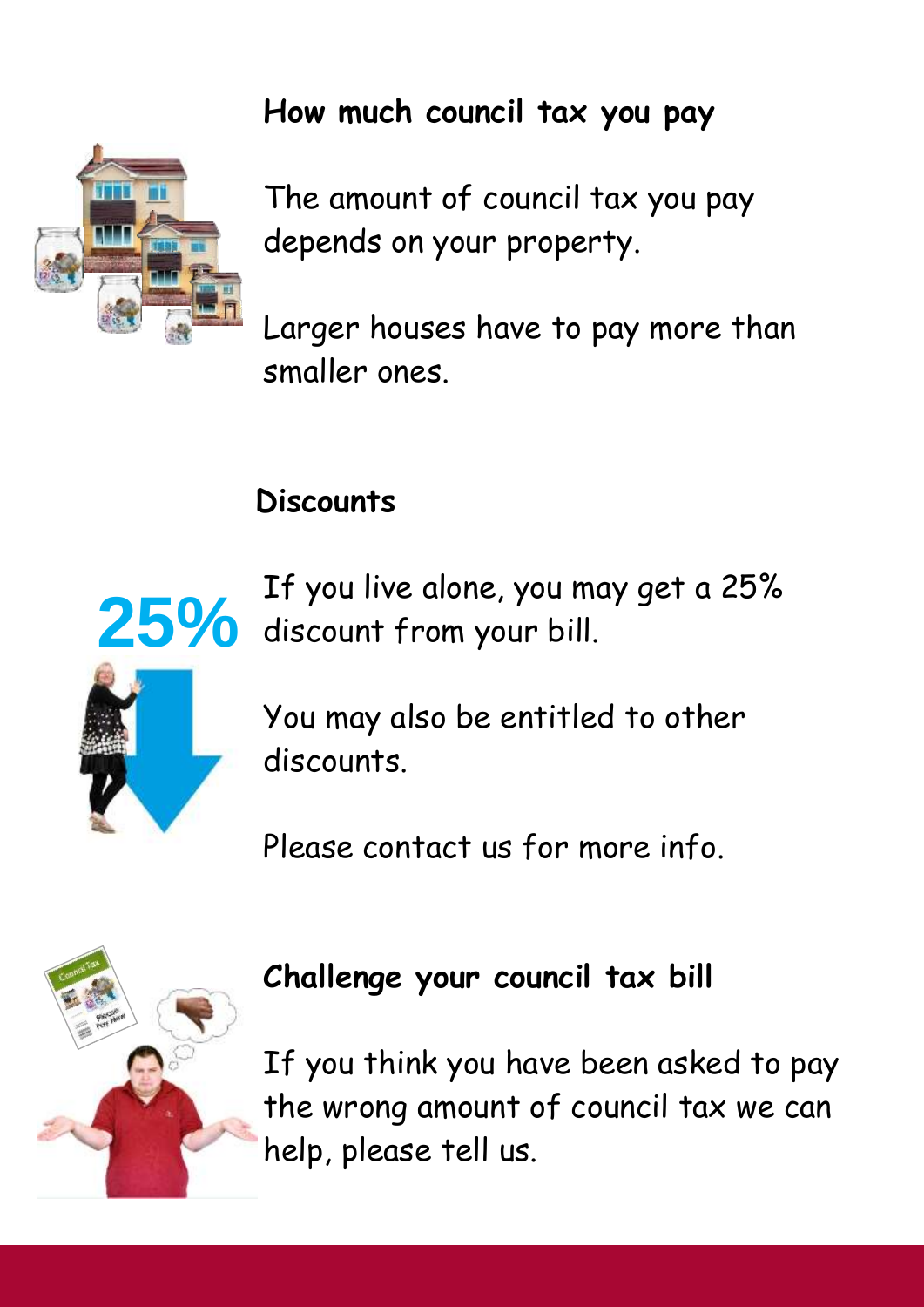#### **How to pay your council tax**



You can pay the annual bill in one go or in monthly amounts.

The easiest way is to set up a direct debit.

10  $26\ 27\ 28$ 

You can pay over 10 or 12 months.

There are four payment dates each month for you to choose from.



**What do I do if I can't pay my council tax?** 

If you're struggling to pay your bill we can help, please let us know.



We can discuss alternative payment arrangements.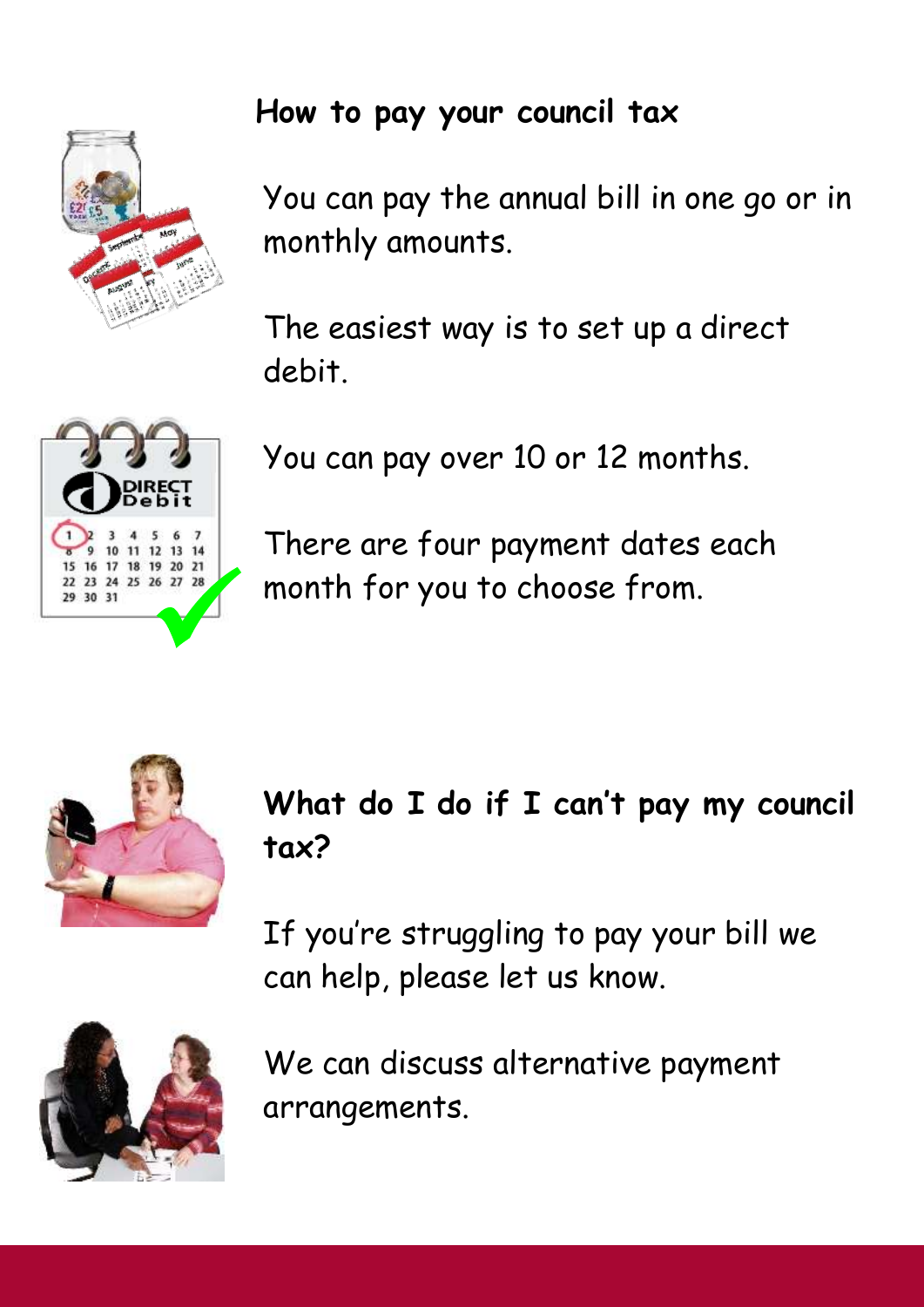#### **Contacting us**

Please contact us straight away if:

- You cannot understand you bill
- You need help to pay your bill
- You think your bill is wrong
- There's a problem with your council tax

 the following ways: You can contact us for further help in



Website **[www.barnsley.gov.uk](http://www.barnsley.gov.uk/)**  Text **07984 404029** Call us on **01226 787787** 



 we can help you. Please let us know if you have any access requirements, or if you need support, so

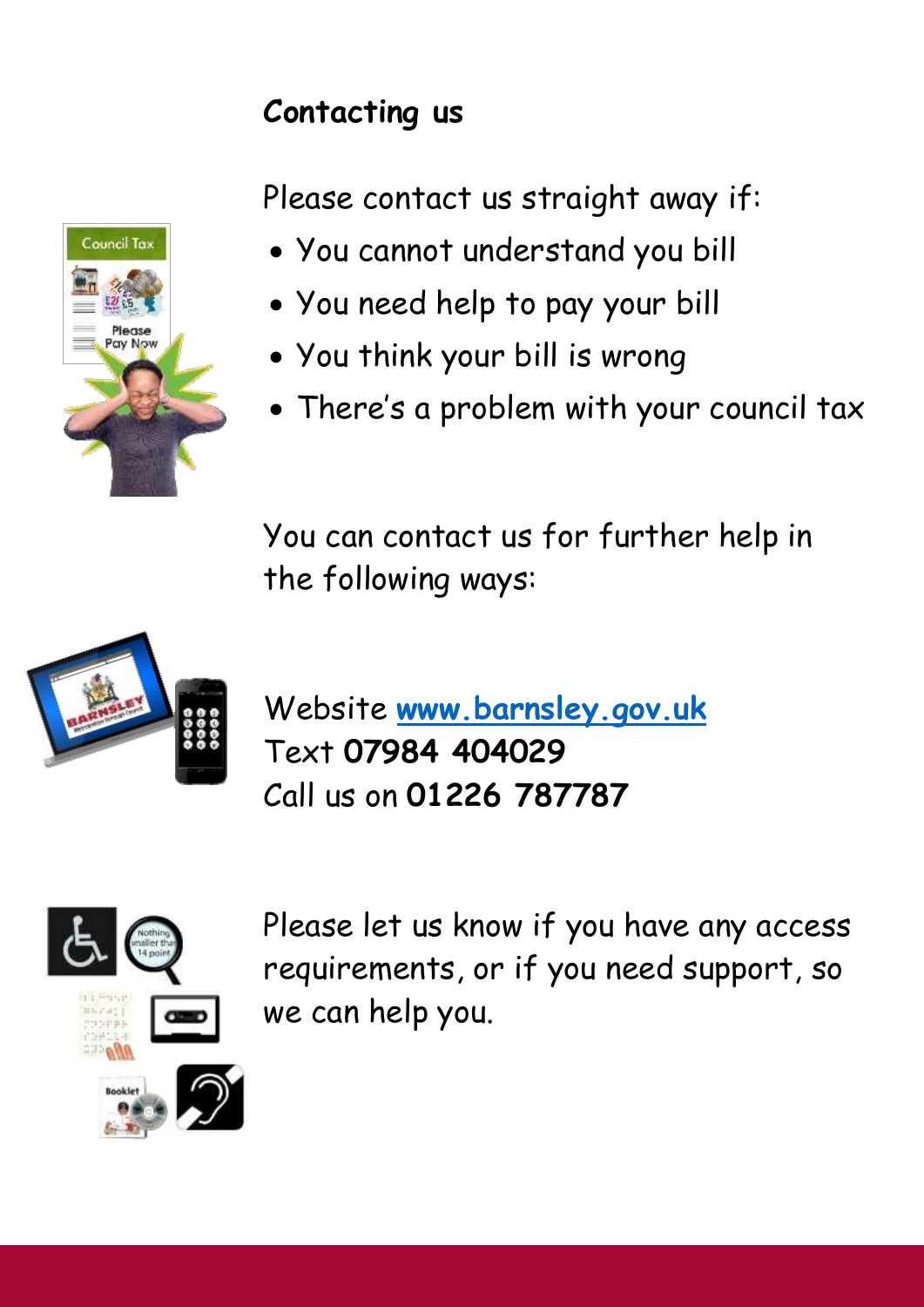#### **Webchat**



 A webchat is available Monday to Thursday 9am – 5pm and Friday 9am-4:39pm:

 **[www.barnsley.gov.uk/your-council-tax](http://www.barnsley.gov.uk/your-council-tax)** 

## **S99 1XX CTAX….. Jo Smith, 100 Main St, Barnsley**

### Text **07984 404029**

Start your text with the word **CTAX** and include your **name** and **address** and what help you need.

 These messages will be answered Monday to Friday 9am – 5pm

Call us on **01226 787787.** Telephone lines are open Monday to Friday 9am – 4pm